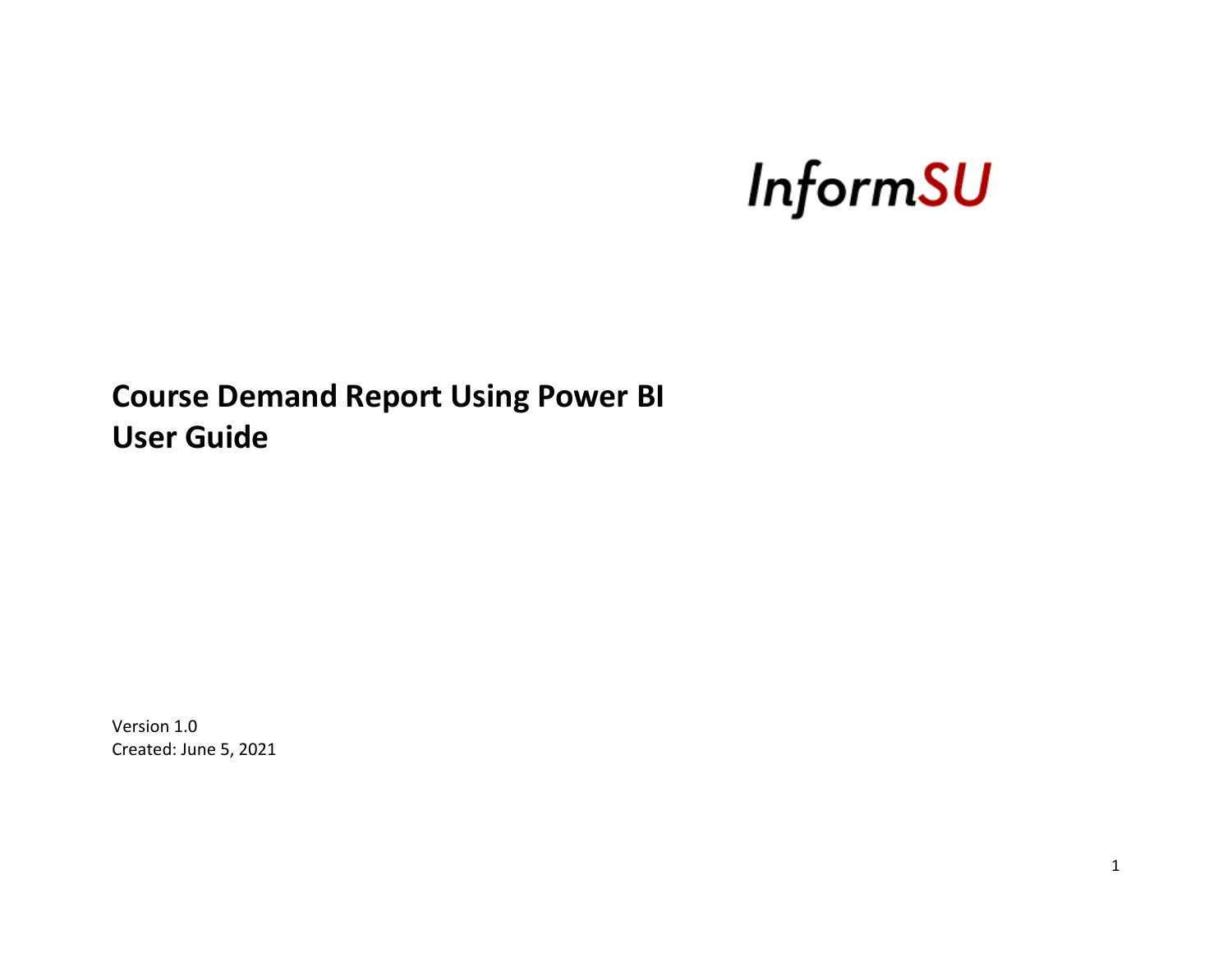# **Course Demand Report**

The purpose of this report is to address questions concerning 1) course registration rate and the composition in courses of interest based on students' cohesive cohort group, and 2) course requirement fulfillment for both incoming and continuing students. There is continuing work on the projection of seats needed for future terms/years, which is expected to be a part of this report in the next updates.

#### Data overview

Data available in this report extends back to 2008-2009 academic year to the current academic year, and is available for every term, including summer. By-academic level/school/department/major program information is also available for this period of time, also per term or for a series of years/terms. These enrollment data used in the report come from Institutional Research's 10<sup>th</sup> day census data snapshots. In addition, active students (current students with active programs) data, course registration information, and admission data in the second part of report are displayed and refreshed every day.

## Methodology

The first two report pages present data based on selection of **Cohesive Cohort Group**, which is defined as a group of students enrolled in the same term of their Nth year of studies at SU. For example, students are considered in their year one (cohesive cohort year) if they are enrolled in their entry year, say 2019-2020. However, if students skip 2020-2021 and come back in 2021-2022, they are considered in their year three. Hence, this is different from class level (Freshman, Junior, Sophomore, etc.).

The third report page focuses on students' **Course Requirement Fulfillment** (currently registered/received credits/did not pass/have not received credits), which informs whether students have completed their course requirement. With the help of admission data (deposited students), users can identify incoming students who have or have not received credits based on course selection.

## Notes on Data

The counts of students in these reports are distinct. To illustrate: students affiliated with more than major or program within a particular school would only be counted once **at the school level**. If that same student has a major in two different schools, that student would be counted in both – if the counts are per school. For counts at the department level, students who have a major in two separate departments but in the same school will be counted twice.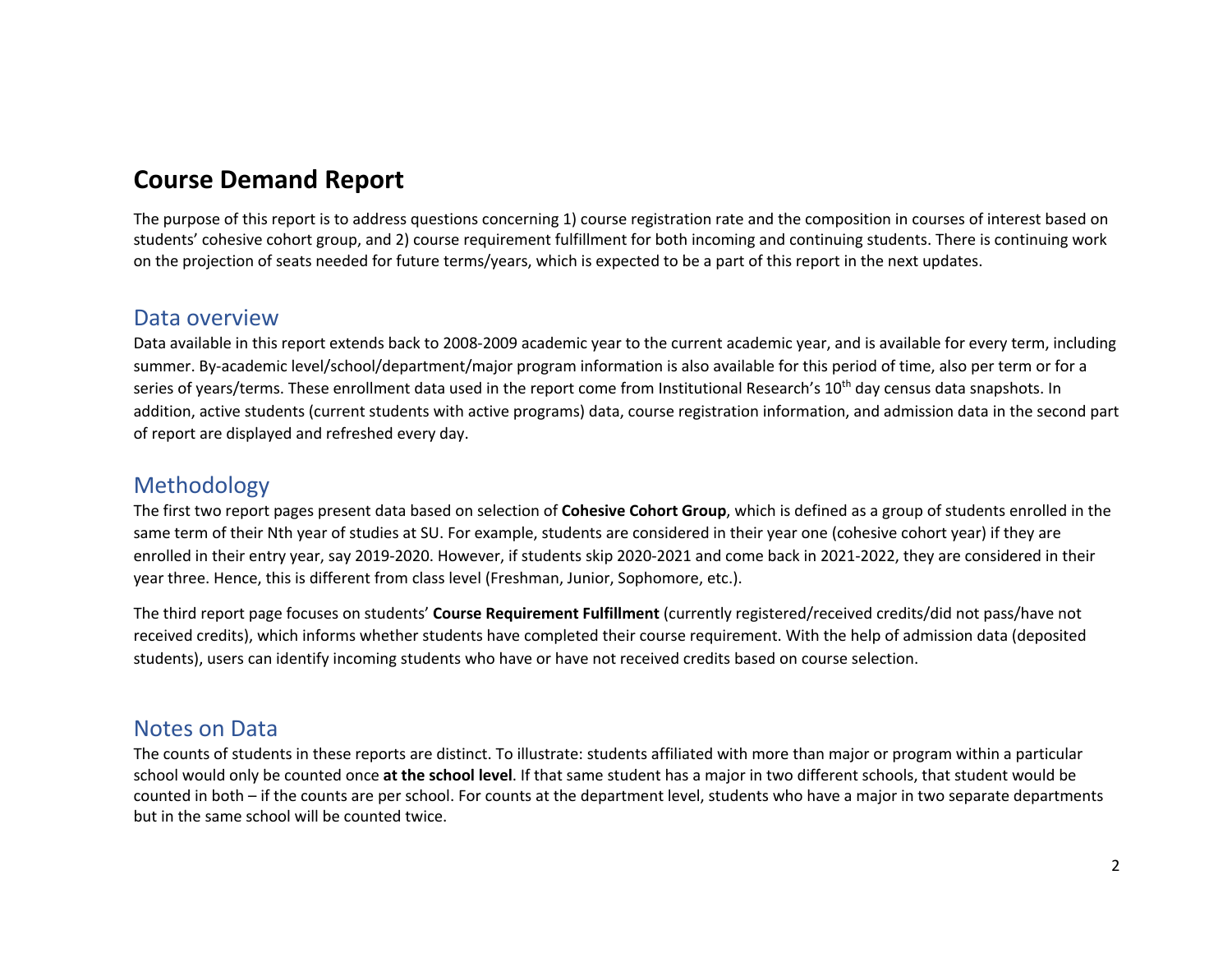## **Overview**

## Slicers, Visualizations, and Interactions

#### Slicers

Users can make selections in slicer to filter data. Categorical slicers in this report are organized into drop down lists on top rows of each page. When the dropdown list is long, users can enter search text in the search bar and then click on elsewhere or press the Enter key to make the selection work. Make sure to erase the search text to get back full list of selections in the slicer.

| <b>Cohesive Cohort Group</b> |  |
|------------------------------|--|
| All                          |  |
| $O$ Search                   |  |
| Select all                   |  |
| Year 1 Summer                |  |
| Year 1 Fall                  |  |
|                              |  |

Slicers are synced across first two tabs in this report. **Synced slicers** are connected to one another so, regardless of which report page a user selects, the same slicer selection will appear. Slicers in Course Requirement Fulfillment page are grouped to filter different datasets.

#### Highlighting and Interactions

Visualization tiles (non-slicers) cross-highlight the data. Selecting an element within a visualization will highlight the associated records with data on the adjacent fields. Users can select anywhere within the visual element on most tiles to highlight data. This includes fields on the axes. Clicking on the white part of the tile to un-select any category/characteristic that has been selected in a tile or any other visualization. For example, if the number of total students 2677 is highlighted (as shown below) in the lookup table at the bottom of first two report pages, data in other visualizations will be filtered to show students entered and enrolled in 2020-2021only.

|                     |       |       | Total Students by Academic Start Year and Academic Enrollment Year |              |                   |                |                |       |       |       |                                                                                                                                         |       |                       |  |
|---------------------|-------|-------|--------------------------------------------------------------------|--------------|-------------------|----------------|----------------|-------|-------|-------|-----------------------------------------------------------------------------------------------------------------------------------------|-------|-----------------------|--|
| Academic Start Year |       |       |                                                                    |              |                   |                |                |       |       |       | 2020-2021 2019-2020 2018-2019 2017-2018 2016-2017 2015-2016 2014-2015 2013-2014 2012-2013 2011-2012 2010-2011 2009-2010 2008-2009 Total |       |                       |  |
| 2020-2021           | 2.677 |       |                                                                    |              |                   |                |                |       |       |       |                                                                                                                                         |       | 2.677                 |  |
| 2019-2020           | 2.240 | 2.695 |                                                                    |              |                   |                |                |       |       |       |                                                                                                                                         |       | 2,716                 |  |
| 2018-2019           | 1,830 | 2,460 | 2,839                                                              |              |                   |                |                |       |       |       |                                                                                                                                         |       | 2,855                 |  |
| 2017-2018           | 946   | 1.655 | 2.344                                                              | 2.790        |                   |                |                |       |       |       |                                                                                                                                         |       | 2,807                 |  |
| 2016-2017           | 159   | 949   | 1.779                                                              | 2.383        | 2.792             |                |                |       |       |       |                                                                                                                                         |       | 2,809                 |  |
| 2015-2016           | 46    | 179   | 968                                                                | 1,830        | 2.501             | 2.865          |                |       |       |       |                                                                                                                                         |       | 2,889                 |  |
| DOAL DOAR<br>Total  | 7,882 | 7.953 | 107<br>8.155                                                       | 070<br>8.216 | $-1.042$<br>8,360 | 2,424<br>8,289 | 2.877<br>8,244 | 8,282 | 8.395 | 8,639 | 8,785                                                                                                                                   | 8.661 | 2.002<br>8,548 40.926 |  |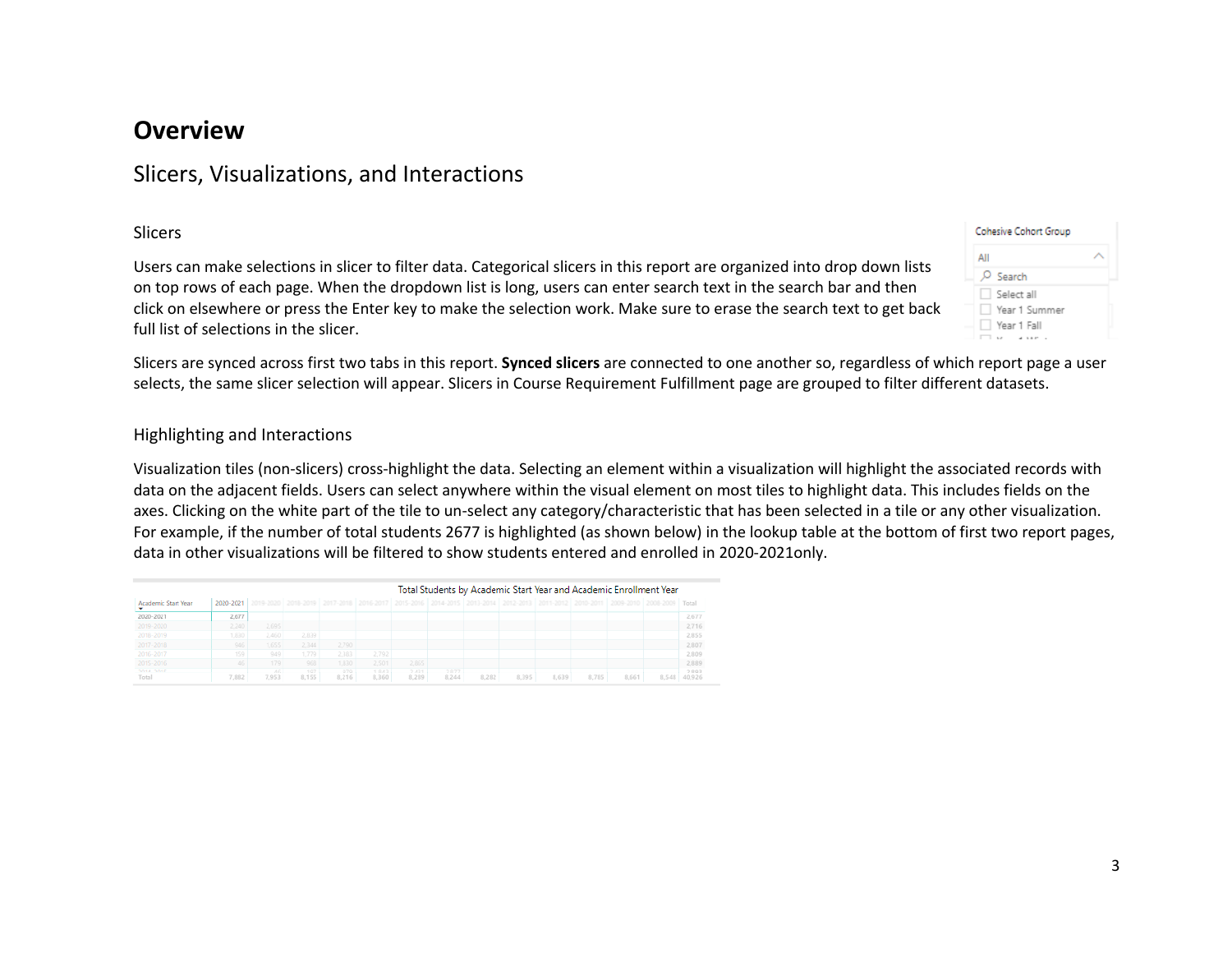## Navigating between report pages

Users can navigate using the report tabs to the left of the report.

 $\mathbf{r}$ 

| Pages                                  |
|----------------------------------------|
| <b>Course Registration</b>             |
| <b>Composition in Selected Courses</b> |
| <b>Course Requirement Fulfillment</b>  |
| <b>Glossary and Release Notes</b>      |

# Additional Options

Selecting the ellipsis opens a dropdown with additional options.

**Add a comment:** This allows users comment and share on any part of the report. This feature is still under evaluation.

 $\mathbb{H}(\cdots)$ 

**Export data:** Export data within a visual is a quick way to extract the underlying, summarized data used to create a visual. The data are exported into either an Excel file along with the slicers applied or a Comma Separated Value (CSV) file.

**Show data (as a table):** Opens a visual in focus mode and includes the data table.

**Sorting Data:** User can sort the visuals by variable using the Sort by option and then select descending or ascending order for the data.

| Add a comment                             |
|-------------------------------------------|
| <b>uth</b> Chat in Teams                  |
| $\Box$ Export data                        |
| 吗 Show as a table                         |
| □ Spotlight                               |
| $\frac{7}{4}$ Sort descending             |
| $\downarrow$ $\frac{A}{2}$ Sort ascending |
| Sort by                                   |
|                                           |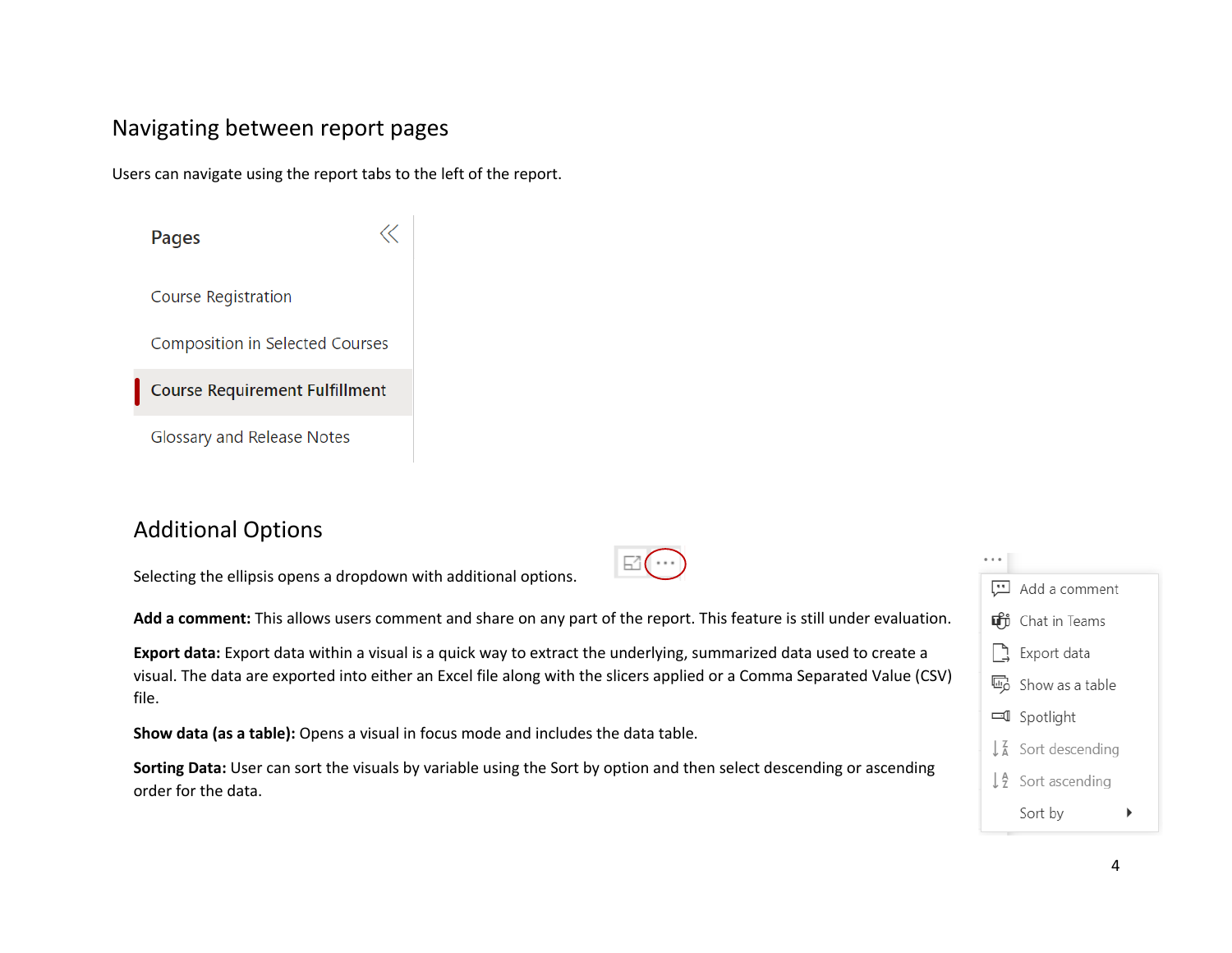# **Report Views**

• Course Registration (Page 1):

This page can help users answer the following question: among all the students enrolled in their year X and term Y (Summer/Fall/Winter/Spring), how many of them registered for the selected courses and how many did not?

Two main tables in the center of the page list the % registered students as well as the complement, % not registered students, among total students by cohesive cohort group and selected courses. There is a reference/lookup table at the bottom that shows the total students by academic start year and academic enrollment year. Another use of this reference table is for registration rate quick lookup (see section Highlighting and Interactions above for details).

• Composition in Selected Courses (Page 2):

The focus of this page is on the composition in courses in history based on users' selections. Instead of total enrolled students in the previous page, now the base population (the denominator) becomes all the students who registered for selected courses on 10th day. The type of questions this can help answer is that among all the students registered for a course in the history, what is the average % registered students took the course in their year one or year two and so forth. Note that both the table and the bar chart in the center are limited to show data from Year 1 through Year 6, so if you notice less than 100% total average % registered then some data beyond Year 6 have been excluded.

• Course Requirement Fulfillment (Page 3)

This page provides a narrative for students' course fulfillment, as well as a main table with a list of active students (current students with active programs) along with their current information (school/department/program), to help users understand who still need to take selected courses among all active students. Note that Course Requirement Fulfillment in the main table can be filtered in the Filter Pane on the far right of the report as shown. Students who registered in current term or registration term(s) are considered currently registered. Students ever received credits for selected courses are considered "received credits" regardless if they retook same courses in later terms. If students did not receive credits, their most recent record will be pulled if they took same course multiple times.

|                                                                                                | ☆            |  |  |  |  |
|------------------------------------------------------------------------------------------------|--------------|--|--|--|--|
| $\triangledown$ Filters                                                                        |              |  |  |  |  |
| O<br>Search                                                                                    |              |  |  |  |  |
| Class<br>is (All)                                                                              | - 82         |  |  |  |  |
| Colleague ID<br>is (All)                                                                       | D            |  |  |  |  |
| Course Requireme $\wedge \otimes$<br>contains 'have not received'<br>Show items when the value |              |  |  |  |  |
| contains                                                                                       |              |  |  |  |  |
| have not received                                                                              |              |  |  |  |  |
| $\bullet$ And $\circ$ Or                                                                       |              |  |  |  |  |
|                                                                                                |              |  |  |  |  |
|                                                                                                | Apply filter |  |  |  |  |
| Department<br>is (All)                                                                         | 0            |  |  |  |  |
| <b>Enrollment Status</b><br>is (All)                                                           | ◇            |  |  |  |  |
| ı                                                                                              |              |  |  |  |  |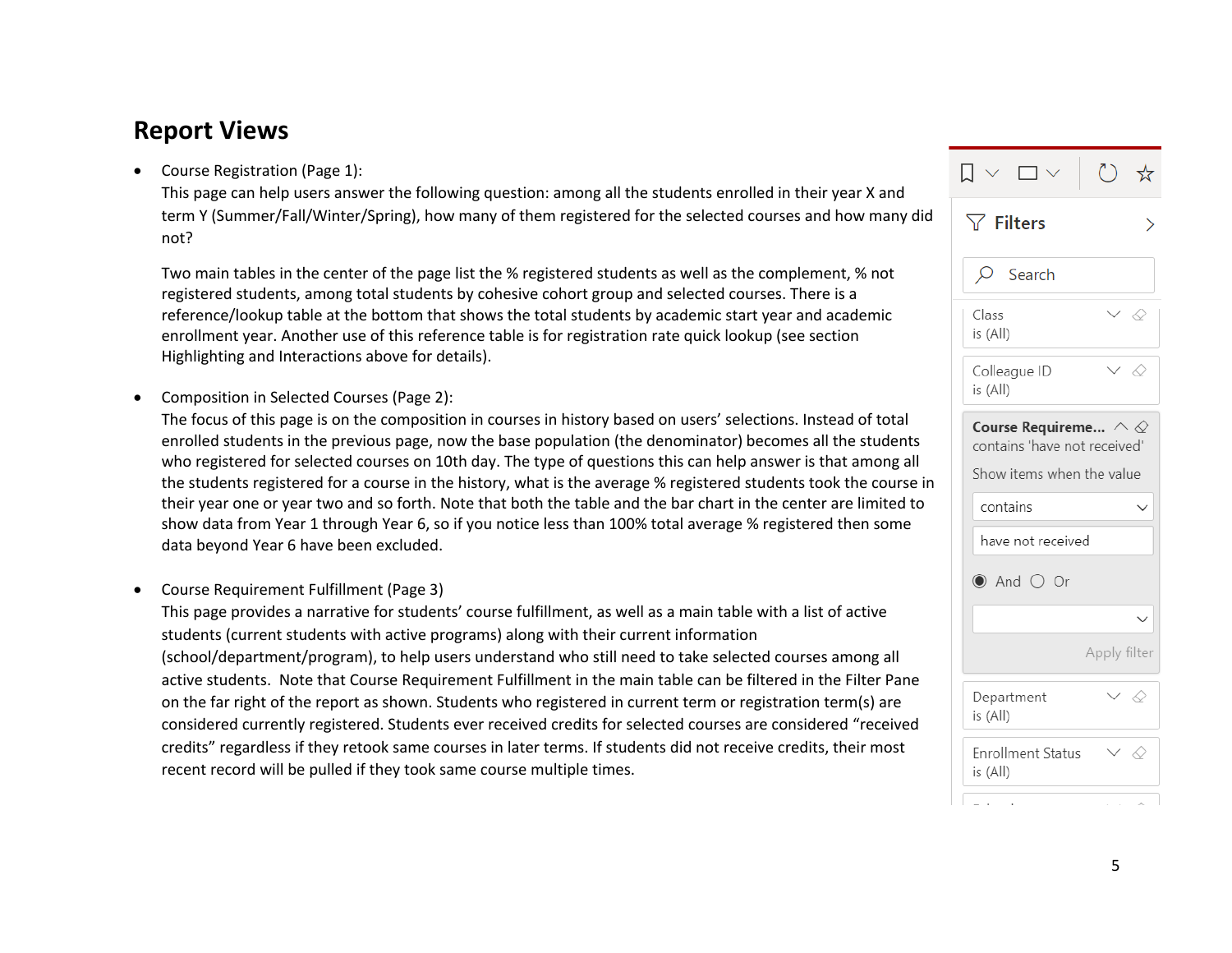Application data are also integrated to allow users to check whether incoming students have fulfilled their course requirement. Note that Class, Enrollment Status, and Admit Status columns in the table might be blank for incoming students due to late updates in the dataset.

#### Filtered Views

One of the challenges in Power BI is understanding if a visual is filtered. From slicers, cross-highlighting data from another visual, and drill downs, it is easy to lose track of exactly what is being presented on a report. To address this issue the report has a small tile at the bottom of each page indicating if the data is unfiltered or filtered.

Filtered

#### Resetting Visuals

To reset to the default view, select Reset to default in the ribbon.